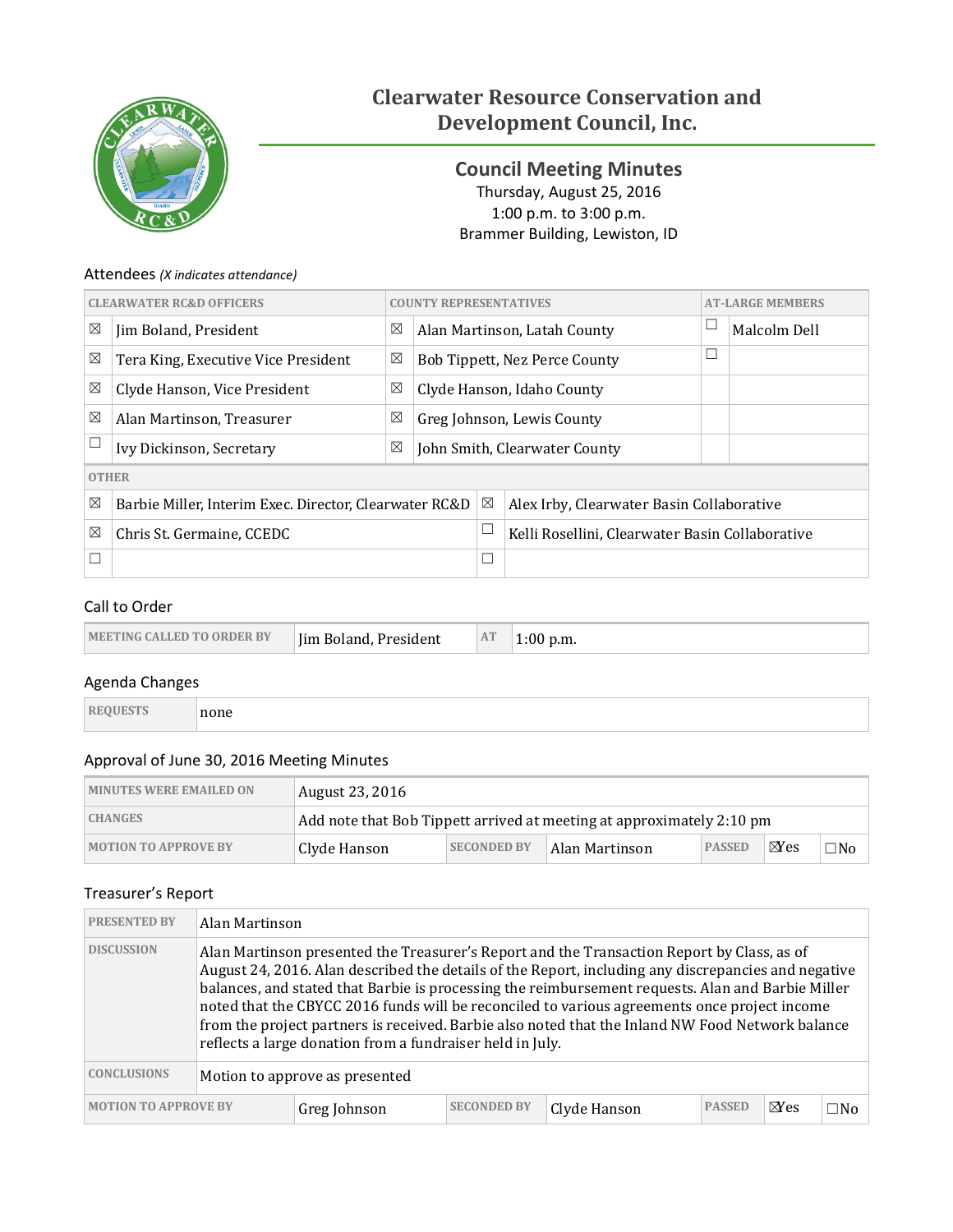# Executive Director's Report

| <b>PRESENTED BY</b>                                                                                                                                                                                                                                                                                                                                                                                                                                                                                                                                                                                                                                                                                                    | <b>Barbie Miller</b>                                                                                                                                                     |                            |  |  |  |  |  |  |
|------------------------------------------------------------------------------------------------------------------------------------------------------------------------------------------------------------------------------------------------------------------------------------------------------------------------------------------------------------------------------------------------------------------------------------------------------------------------------------------------------------------------------------------------------------------------------------------------------------------------------------------------------------------------------------------------------------------------|--------------------------------------------------------------------------------------------------------------------------------------------------------------------------|----------------------------|--|--|--|--|--|--|
| <b>EXECUTIVE COMMITTEE VOTES BY EMAIL</b>                                                                                                                                                                                                                                                                                                                                                                                                                                                                                                                                                                                                                                                                              |                                                                                                                                                                          |                            |  |  |  |  |  |  |
|                                                                                                                                                                                                                                                                                                                                                                                                                                                                                                                                                                                                                                                                                                                        | CBC contract Modification #10 for the CBC Ecological and Socio-Economic Data<br>Approved on July 14, 2016<br>Collection and Analysis with Ecosystem Research Group (ERG) |                            |  |  |  |  |  |  |
| CBC contract Modification #3 for the CBC Aquatic Habitat Assessment and Fish<br>Approved on July 21, 2016<br><b>Surveys with Stillwater Sciences</b>                                                                                                                                                                                                                                                                                                                                                                                                                                                                                                                                                                   |                                                                                                                                                                          |                            |  |  |  |  |  |  |
|                                                                                                                                                                                                                                                                                                                                                                                                                                                                                                                                                                                                                                                                                                                        | Bio Control Rush Skeletonweed project                                                                                                                                    | Approved on July 29, 2016  |  |  |  |  |  |  |
|                                                                                                                                                                                                                                                                                                                                                                                                                                                                                                                                                                                                                                                                                                                        | Hire Anthony Hatcher as a CBC WHRI veg tech Crew Member at \$12.50 per hour with  Approved on August 3, 2016<br>a start date of 8/8/16                                   |                            |  |  |  |  |  |  |
|                                                                                                                                                                                                                                                                                                                                                                                                                                                                                                                                                                                                                                                                                                                        | CBYCC USFS Participating Agreement Modification #5.                                                                                                                      | Approved on August 8, 2016 |  |  |  |  |  |  |
| a start date of $8/15/16$                                                                                                                                                                                                                                                                                                                                                                                                                                                                                                                                                                                                                                                                                              | Hire Elizabeth Musser as a CBC WHRI veg tech Crew Member at \$12.50 per hour with Approved on August 10, 2016                                                            |                            |  |  |  |  |  |  |
| Bob Tippett reminded the Council that he does not participate in email voting because he does not agree that it is<br>proper procedure to vote via email. There was some discussion regarding the need to provide the opportunity for<br>public input before voting. Jim Boland stated that he reviewed the procedure with the attorney for the city of<br>Moscow, and the attorney stated that the Council is on solid ground with email voting since it is not subject to open<br>meeting laws and the By-Laws address email voting procedures. Tera King suggested that the Council review the<br>policies for what the Council needs to approve, and what the Executive Director should have authority to approve. |                                                                                                                                                                          |                            |  |  |  |  |  |  |
|                                                                                                                                                                                                                                                                                                                                                                                                                                                                                                                                                                                                                                                                                                                        | <b>ACTIVITIES, ACCOMPLISHMENTS, &amp; UPDATES</b>                                                                                                                        |                            |  |  |  |  |  |  |
|                                                                                                                                                                                                                                                                                                                                                                                                                                                                                                                                                                                                                                                                                                                        | Barbie submitted the performance report for the BLM fire mitigation coordinator agreement.                                                                               |                            |  |  |  |  |  |  |

Barbie is finishing up the application for the new BLM communities at risk agreement.

# *Dick Hodge Resignation*

| <b>DISCUSSION</b>           |                               | Dick Hodge resigned from his position as an At Large member of the Council in order to free up his<br>time to enjoy his retirement. The Council members expressed their regrets to be losing him from the<br>Council and reluctantly accepted his resignation. |                    |                                 |  |                |           |  |
|-----------------------------|-------------------------------|----------------------------------------------------------------------------------------------------------------------------------------------------------------------------------------------------------------------------------------------------------------|--------------------|---------------------------------|--|----------------|-----------|--|
| <b>CONCLUSIONS</b>          | Motion to accept resignation. |                                                                                                                                                                                                                                                                |                    |                                 |  |                |           |  |
| <b>MOTION TO APPROVE BY</b> |                               | Clyde Hanson                                                                                                                                                                                                                                                   | <b>SECONDED BY</b> | <b>PASSED</b><br>Alan Martinson |  | $N_{\rm{ess}}$ | $\Box$ No |  |

#### New Business

#### *New Project Proposal – Igniting Innovations*

| <b>PRESENTED BY</b> | Chris St. Germaine, Clearwater County Economic Development Council (CCEDC)                                                                                                                                                                                                                                                                                                                                                                                                                                                                                                                                                                                                                                                                                                                                                                |
|---------------------|-------------------------------------------------------------------------------------------------------------------------------------------------------------------------------------------------------------------------------------------------------------------------------------------------------------------------------------------------------------------------------------------------------------------------------------------------------------------------------------------------------------------------------------------------------------------------------------------------------------------------------------------------------------------------------------------------------------------------------------------------------------------------------------------------------------------------------------------|
| <b>DISCUSSION</b>   | On behalf of the CCEDA, Chris St. Germaine is requesting Council approval for a new project, entitle<br>Igniting Innovation. CCEDC needs a fiscal sponsor in order to apply for the Idaho National<br>Laboratory (INL) Technology Based Economic Development grant. The proposed project will host<br>networking sessions in the mid-upper Clearwater valley quarterly for innovators and entrepreneurs<br>to engage with each other and experts in relevant fields to assist them in turning ideas to reality or<br>start-up business ventures. Chris will act as project coordinator. The Council will only need to<br>provide fiscal sponsorship. CCEDC is requesting \$1,600.50 from INL. Frontier Communications will<br>provide \$520 matching funds. CCEDC will contribute Chris's project coordination as an in-kind<br>donation. |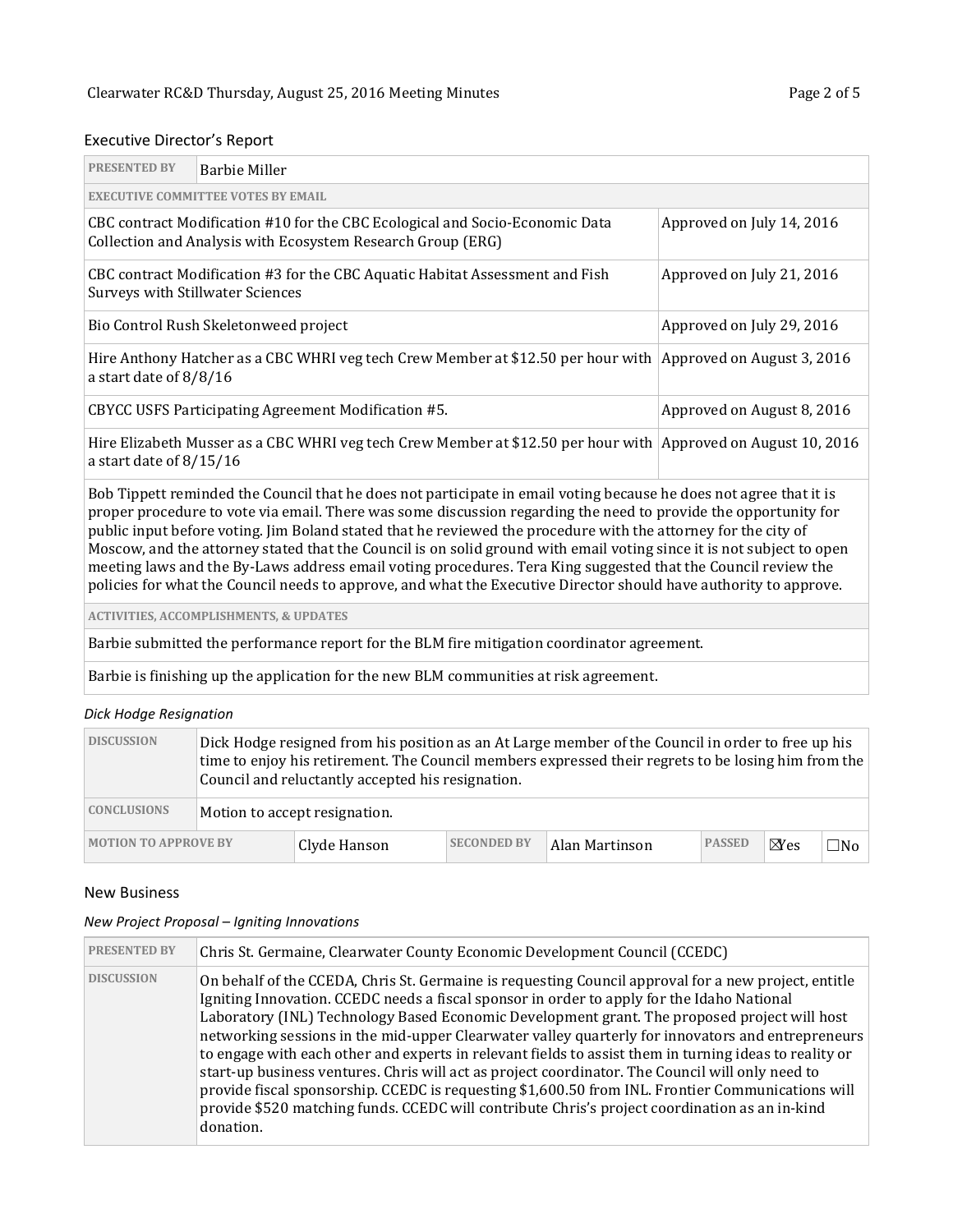# Clearwater RC&D [Thursday, August 25, 2016](#page-0-0) Meeting Minutes Page 3 of 5

| <b>CONCLUSIONS</b>                     | Motion to approve the Igniting Innovation project. |                           |                    |                 |               |                |     |
|----------------------------------------|----------------------------------------------------|---------------------------|--------------------|-----------------|---------------|----------------|-----|
| <b>MOTION TO APPROVE BY</b>            |                                                    | <b>Bob Tippett</b>        | <b>SECONDED BY</b> | Tera King       | <b>PASSED</b> | $\boxtimes$ es | ⊐No |
| <b>ACTION ITEMS</b>                    |                                                    | <b>PERSON RESPONSIBLE</b> |                    | <b>DEADLINE</b> |               |                |     |
| Finalize and submit application to INL |                                                    | <b>Barbie Miller</b>      |                    |                 |               |                |     |

### *Rush Skeletonweed USFS Cost Share Agreement Approval*

| <b>PRESENTED BY</b>             |                                                                                                                    | Alan Martinson                                                |                    |                 |               |                |              |  |
|---------------------------------|--------------------------------------------------------------------------------------------------------------------|---------------------------------------------------------------|--------------------|-----------------|---------------|----------------|--------------|--|
| <b>DISCUSSION</b>               | The USFS cost share agreement will provide \$30,000 funding for research for bio control for rush<br>skeletonweed. |                                                               |                    |                 |               |                |              |  |
| <b>CONCLUSIONS</b>              |                                                                                                                    | Motion to approve the USFS cost share agreement for \$30,000. |                    |                 |               |                |              |  |
| <b>MOTION TO APPROVE BY</b>     |                                                                                                                    | Alan Martinson                                                | <b>SECONDED BY</b> | Clyde Hanson    | <b>PASSED</b> | $\boxtimes$ es | $\square$ No |  |
| <b>ACTION ITEMS</b>             |                                                                                                                    | <b>PERSON RESPONSIBLE</b>                                     |                    | <b>DEADLINE</b> |               |                |              |  |
| Submit signed agreement to USFS |                                                                                                                    | Barbie Miller                                                 |                    |                 |               |                |              |  |

#### *Kelli Rosellini Professional Services Contract Renewal*

| <b>PRESENTED BY</b>                               | Alex Irby |                                                                                                                          |                           |              |                 |              |     |  |  |
|---------------------------------------------------|-----------|--------------------------------------------------------------------------------------------------------------------------|---------------------------|--------------|-----------------|--------------|-----|--|--|
| <b>DISCUSSION</b>                                 |           | Alex Irby and Dale Harris propose a six-month extension to Kelli Rosellini's existing professional<br>services contract. |                           |              |                 |              |     |  |  |
| <b>CONCLUSIONS</b>                                |           | Motion to approve contract extension.                                                                                    |                           |              |                 |              |     |  |  |
| <b>MOTION TO APPROVE BY</b><br>Clyde Hanson       |           |                                                                                                                          | <b>SECONDED BY</b>        | Greg Johnson | <b>PASSED</b>   | $N_{\rm ES}$ | ⊟No |  |  |
| <b>ACTION ITEMS</b>                               |           |                                                                                                                          | <b>PERSON RESPONSIBLE</b> |              | <b>DEADLINE</b> |              |     |  |  |
| Submit signed copy of contract to Kelli Rosellini |           | Barbie Miller                                                                                                            |                           |              |                 |              |     |  |  |

# *Clearwater RC&D Annual Meeting Planning*

| <b>PRESENTED BY</b>           | Barbie Miller                                                                                                                                                                                                                                                                  |                           |                 |  |  |  |
|-------------------------------|--------------------------------------------------------------------------------------------------------------------------------------------------------------------------------------------------------------------------------------------------------------------------------|---------------------------|-----------------|--|--|--|
| <b>DISCUSSION</b>             | The annual meeting is to be held in September. Tera King suggested that maybe the Inland<br>Northwest Food Network may like to cater the dinner.                                                                                                                               |                           |                 |  |  |  |
| <b>CONCLUSIONS</b>            | Latah County will host the annual meeting and dinner on the regularly scheduled meeting date of<br>September 22, 2016 in the evening. Barbie Miller will handle the arrangements. The Council will pay<br>the meal costs for Council members. Guests will pay for their meals. |                           |                 |  |  |  |
| <b>ACTION ITEMS</b>           |                                                                                                                                                                                                                                                                                | <b>PERSON RESPONSIBLE</b> | <b>DEADLINE</b> |  |  |  |
| Reserve location and caterer. |                                                                                                                                                                                                                                                                                | <b>Barbie Miller</b>      |                 |  |  |  |

#### *Establish Nominating Committee for Election of Officers*

| <b>PRESENTED BY</b> | Jim Boland                                                                                                                                                                                                                                                                                                                                                                                                                                                                                                          |
|---------------------|---------------------------------------------------------------------------------------------------------------------------------------------------------------------------------------------------------------------------------------------------------------------------------------------------------------------------------------------------------------------------------------------------------------------------------------------------------------------------------------------------------------------|
| <b>DISCUSSION</b>   | The Council needs to select a nominating committee for the election of new officers. Jim Boland and<br>Greg Johnson stated that the committee assignments within their counties will be changing after the<br>first of the new year. Jim Boland suggested that Council outreach to the counties and cities to recruit<br>new Council members after the changes have been made. Tera King suggested that a group of<br>Council members meet to discuss board development along with the other challenges the Council |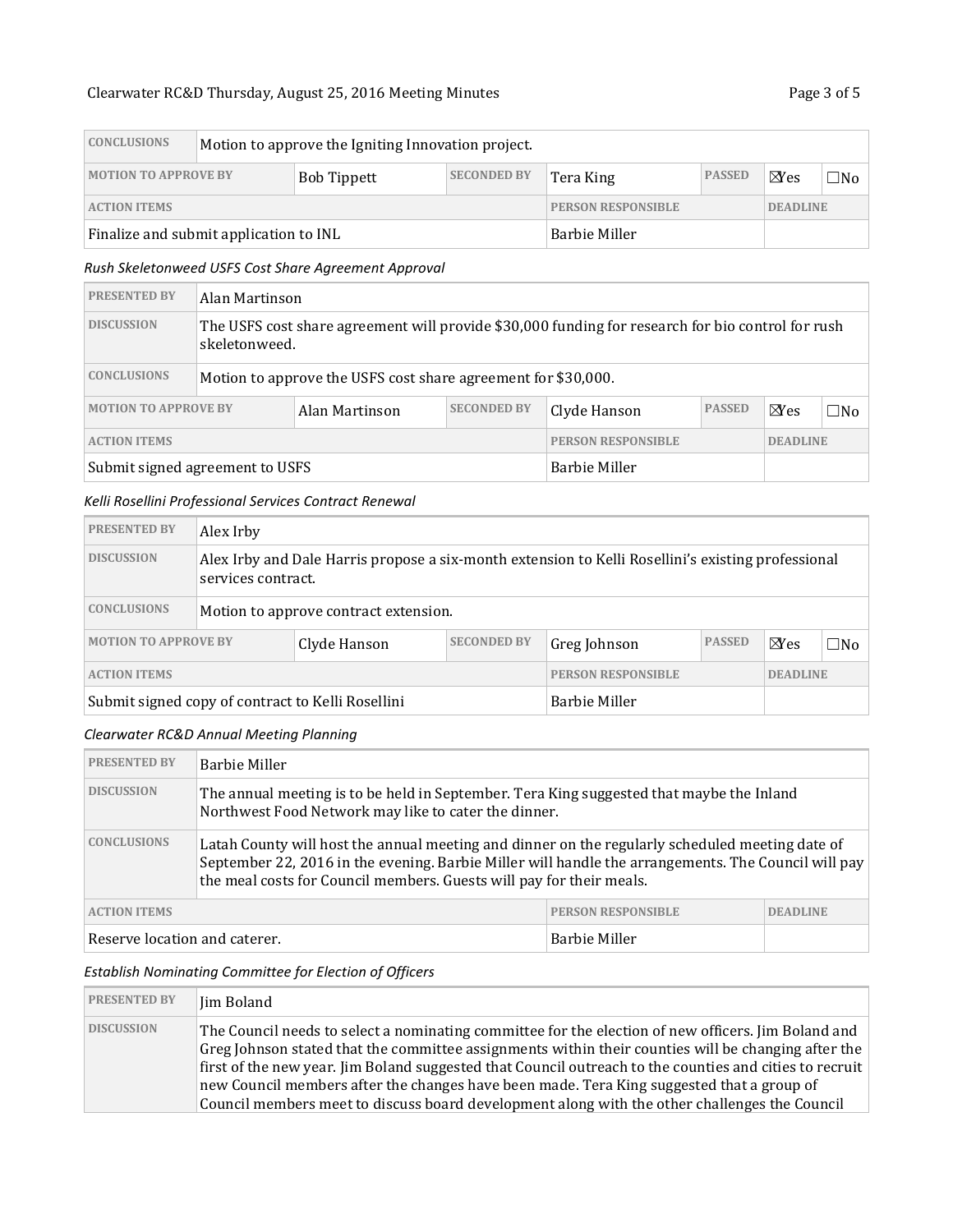|                    | identified in their strategic planning discussions. The committee will then present a strategic<br>planning proposal to the Council at the annual meeting.                                                                |  |  |  |  |
|--------------------|---------------------------------------------------------------------------------------------------------------------------------------------------------------------------------------------------------------------------|--|--|--|--|
| <b>CONCLUSIONS</b> | Tera King volunteered to lead a committee to begin a strategic planning process and nominate<br>officers for elections. Jim Boland, Alan Martinson, Clyde Hanson, and Barbie Miller will participate<br>on the committee. |  |  |  |  |

### *Refill Financial Review Committee Vacancy*

| <b>PRESENTED BY</b> | Alan Martinson                                                                                                                                    |
|---------------------|---------------------------------------------------------------------------------------------------------------------------------------------------|
| <b>DISCUSSION</b>   | The Financial Review Committee was composed of Alan Martinson, Ivy Dickinson, and Dick Hodge.<br>With Dick's resignation, there is now a vacancy. |
| <b>CONCLUSIONS</b>  | Bob Tippett volunteered to fill the vacancy on the Financial Review Committee.                                                                    |

# Old Business

### *Idaho Firewise 501(c)3 application status update*

| <b>PRESENTED BY</b> | Alan Martinson on behalf of Ivy Dickinson                                                                                                                                                                                                                                                                                                                                                                                                                                       |
|---------------------|---------------------------------------------------------------------------------------------------------------------------------------------------------------------------------------------------------------------------------------------------------------------------------------------------------------------------------------------------------------------------------------------------------------------------------------------------------------------------------|
| <b>DISCUSSION</b>   | Barbie Miller stated that Ivy reported that Idaho Firewise's application for 501 (c)3 status will likely<br>be approved within the next 2 weeks. Their current agreement with the BLM expires September 30,<br>2016. Idaho Firewise applied for their new BLM agreement with the assumption that they will be<br>their own 501 (c)3 organization. Alan Martinson stated that Idaho Firewise will likely get their own<br>office, so they will no longer be sharing in the rent. |

# *CBC WHRI Program Update*

| <b>PRESENTED BY</b> | Alex Irby                                                                                                                                                                                                                                                                                                                                                                                                                                                                                                                                                                                                                                 |
|---------------------|-------------------------------------------------------------------------------------------------------------------------------------------------------------------------------------------------------------------------------------------------------------------------------------------------------------------------------------------------------------------------------------------------------------------------------------------------------------------------------------------------------------------------------------------------------------------------------------------------------------------------------------------|
| <b>DISCUSSION</b>   | Alex Irby stated that the WHRI project is functioning very well. He is pleased that they currently<br>have a full crew of vegetation technicians that are well qualified. He stated that the researchers for<br>the project have requested additional funding for analysis at WSU, so the CBC is trying to secure the<br>funding. They will have at least one more season of vegetation collection work to determine protein<br>values. Barbie Miller stated that Zach Swearingen reported that the vegetation technicians will<br>finish in mid-September, and the U of I student will continue into the fall to dry vegetation samples. |
|                     | The WHRI team is planning two fall elk captures – one on the Lochsa river, and one on the Salmon<br>river. They will also do a recapture in the spring.                                                                                                                                                                                                                                                                                                                                                                                                                                                                                   |
|                     | Alex stated that the Rocky Mountain Elk Foundation will continue to support this program going<br>forward.                                                                                                                                                                                                                                                                                                                                                                                                                                                                                                                                |

### *CBYCC Program Update*

| <b>PRESENTED BY</b> | Tera King                                                                                                                                                                                                                                                                                                                                                                                                                                                                                                                                                                                                                                                                                                                            |
|---------------------|--------------------------------------------------------------------------------------------------------------------------------------------------------------------------------------------------------------------------------------------------------------------------------------------------------------------------------------------------------------------------------------------------------------------------------------------------------------------------------------------------------------------------------------------------------------------------------------------------------------------------------------------------------------------------------------------------------------------------------------|
| <b>DISCUSSION</b>   | Tera reported that the CBYCC season wrapped up with an end-of-year BBQ on August 4. The CBYCC<br>program partners and contractors met on August 5 for an after action review meeting. The CBYCC<br>Youth Council is not expecting major changes but plan to make some minor program changes. Tera<br>reported that the Idaho Department of Lands, Nez Perce tribe, and National Park Service have all<br>expressed interest in hiring CBYCC crews next year. The work experience program through the<br>Idaho Department of Labor is ending, but may be replaced by another program for disabled<br>persons. The CBYCC Youth Council will have a couple planning meetings over the next couple<br>months to prepare for next season. |